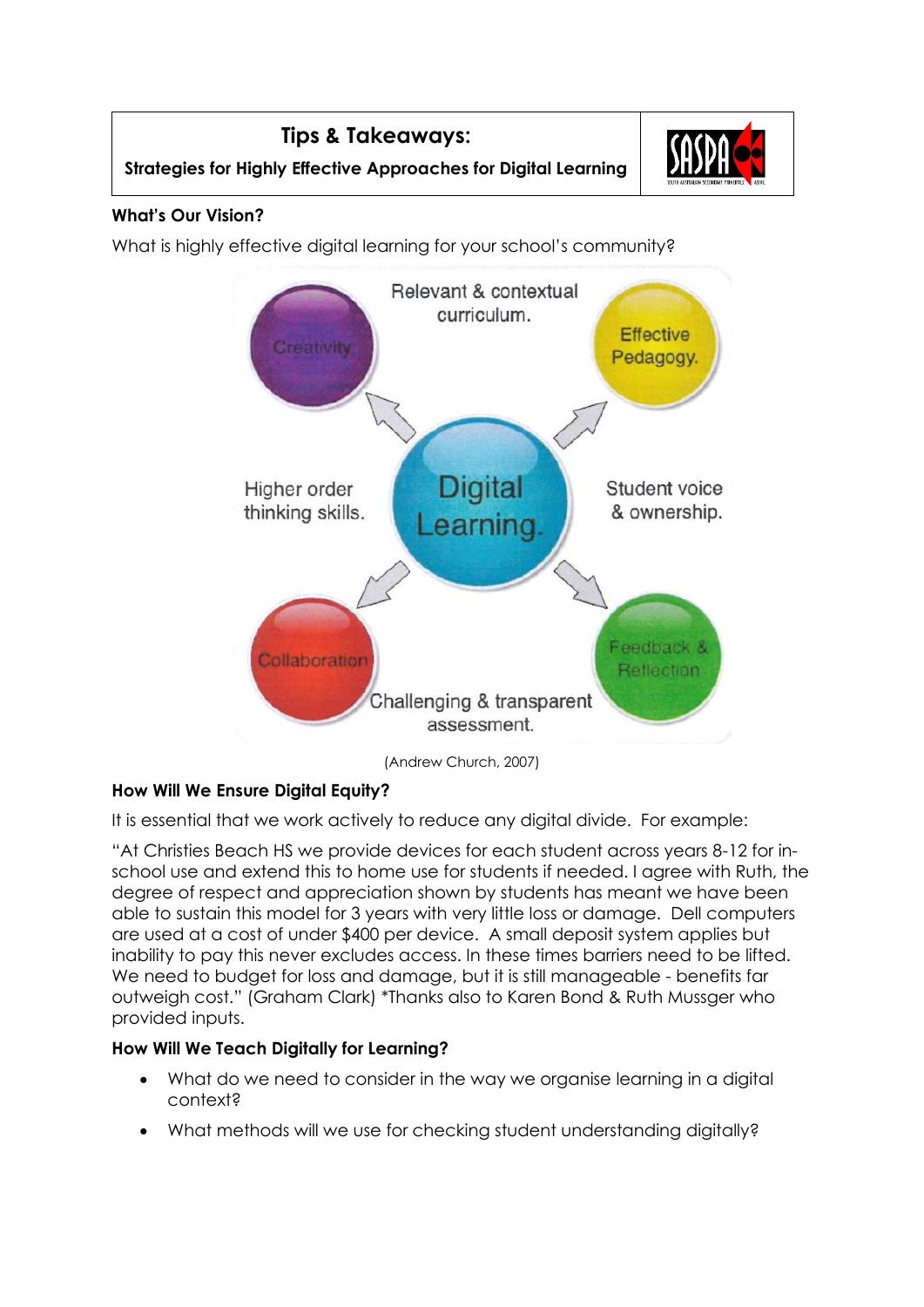The article, *"Theories and Frameworks for Online Education: Seeking an Integrated Model" (*Anthony G. Picciano, 2017) provides a good balance between theory, research and effective practice. See:<https://files.eric.ed.gov/fulltext/EJ1154117.pdf>



Blending with Pedagogical Purpose (Picciano, 2017)

**How Will We Manage the On-line Environment?** (e.g., use of chat-bots, use of videos, permissions to record etc.)

Here's some considered thinking from Jayne Heath (Principal, ASMS) sourced from the SASPA chatlist:

"What we have tried to be clear about is that learning online from home is a different experience to learning in a physical space such as a school classroom. The expectations students have of their teachers in working this way is important to clarify. We are trying to put the responsibility on students to be familiar with the learning materials before going online, this is for them to ask questions and to collaborate. We are preparing a statement of aims and protocols for our online program to get some clarity about expectations. Something along the lines of:

Our online learning program aims to:

- Connect students and teachers with each other to support wellbeing for learning
- Support continuity of learning for our students who are learning from home due to COVID-19

Protocols: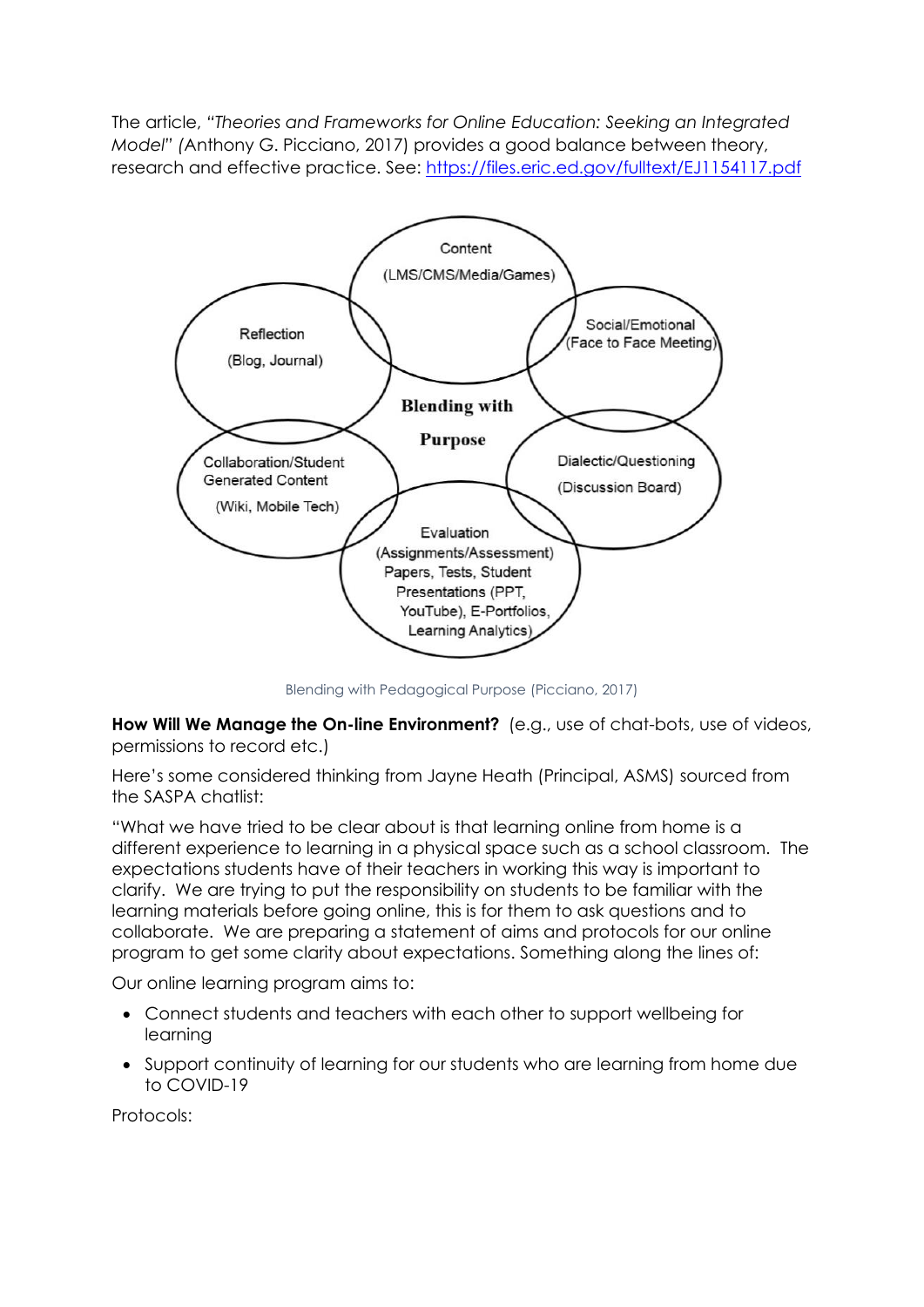- There will be a current schedule of learning on each subject Portal landing page, this to be used to navigate the materials made available online in the subject portal page
- Assessment overviews will continue to be provided
- Students are advised to have a look at the materials for the session prior to the lesson, this way they can use the time while online to ask questions, do collaborative work and connect with others in their class
- Teachers will use the online time to check for student's understanding
- Seek permission to record before commencing any recording
- Respect each other in the MSTeam Class Chat rooms & in any videoing conversations, just as you would in a face to face environment
- "attend" session when scheduled on your timetable, teachers will be available then to support you in your learning. Teachers are not expected to be available outside of these timetabled sessions.
- Teachers will not expect students to be online for the entire 100 min session, but may negotiate a specific time during the timetabled 100 mins
- Video will not be essential part of the online learning program, some students may not be able to access this amount of data while at home."

(Jayne Heath, ASMS)

Thank you, also, to Jeane Schocroft, Kristen Masters, Karen Bond and Neil Hendry who contributed to this extremely interesting and important discussion.

## **How Will We Build a Digital School Culture?**

How do we enable highly effective staff team-work in this new way of working?

I'd like to acknowledge Clayton Disley (Deputy Principal, Reynella East College but currently seconded to the Year 7 into High School team) for this contribution to our thinking.

- How are schools using Microsoft Teams (or similar) to supplement face to face meetings with leaders and teachers?
- How could schools adapt existing meeting structures to provide continuity of leadership/ management, communication and support as the situation changes?
- How can we provide quality connection for our leadership teams, teaching teams, support staff? When? How often? How could we scale this in large schools?
- How could we monitor the wellbeing and performance of staff working remotely? (Possibly through a daily checking meeting with a line manager or team meeting?)
- How can we continue to plan ahead for when things return to normal operations? (Quick plug here for Year 7 into High School. How will the digital experience help prepare you and your school for 2022?)